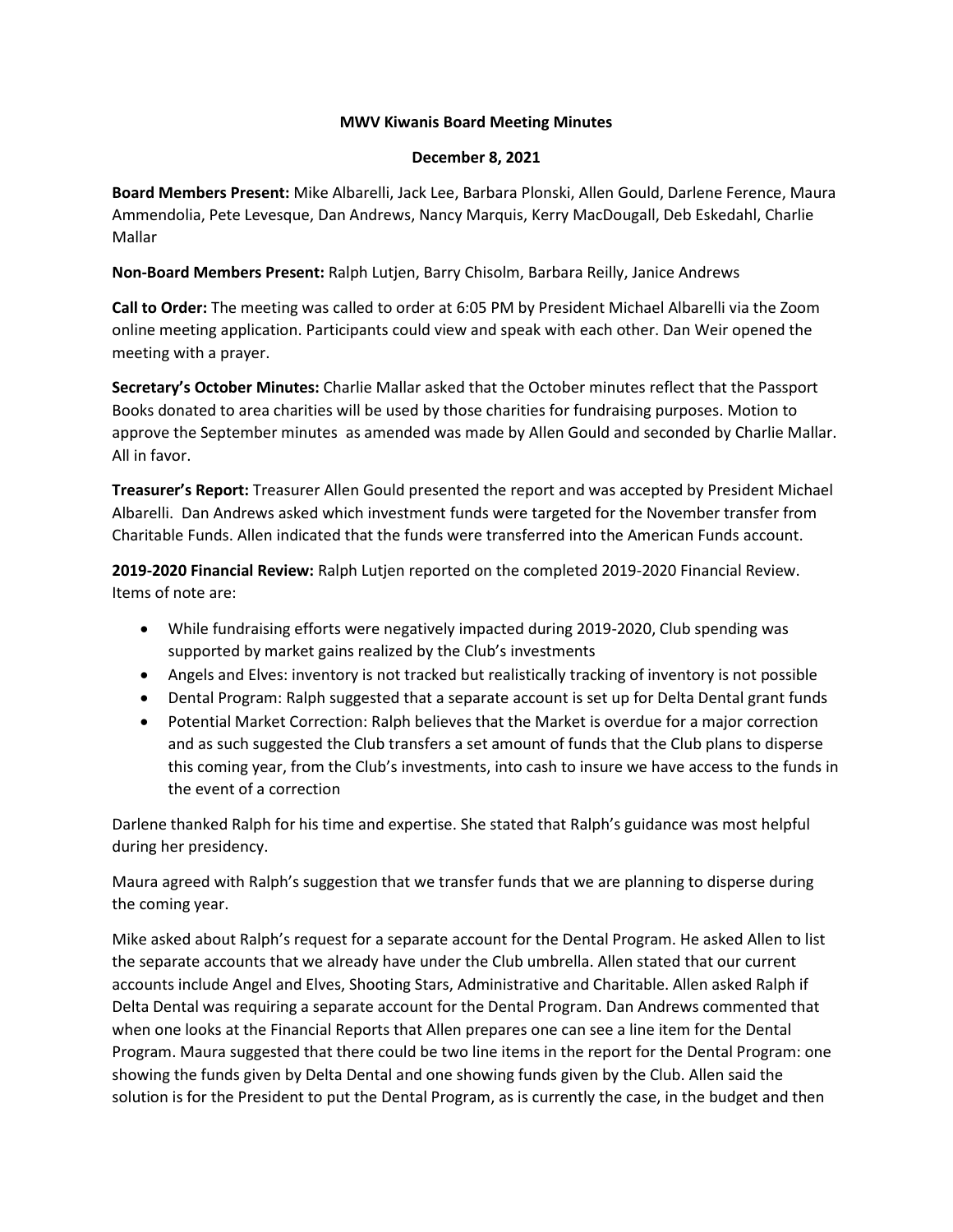the Treasurer will set up a revenue line item that tracks expenses incurred by the program. Ralph agreed that this would meet Delta Dental's tracking requirements.

Jack moved that 2019-2020 Financial Review be accepted. Deb seconded. All in favor.

**Asset Allocation Committee:** Barbara Reilly, Chairperson of the Asset Allocation Committee (AAC) reported that the Committee is comprised of Charlie Mallar, Allen Gould, Dan Andrews, Kerry MacDougall, Tim George and John Gallo. Barbara Reilly reported that as was the practice in the past, the Committee will be given a set amount to expend and the Committee will make all decisions regarding dispersal of those funds. They will not consult with the Board, regarding their dispersal decisions unless they need additional funds. The Committee will research potential recipients and make their decisions as to whom to fund and in what amount. Barbara Reilly stated that the Committee hopes to make the awards during the Spring. The Committee will report to the Board before the awards are given.

Dan Andrews stated that the AAC can save the President a lot of time by doing the "legwork" required to vet requests from groups not allocated for in the budget. He suggested that all unallocated requests be forwarded to the AAC. Jack cautioned that the AAC needs to be cautious about the size of grants given to each group as the Committee needs to balance the total amount allocated by the Board to the number of grants the AAC wants to give. Mike asked what the typical grant amount was that was given by the AAC in the past. Kerry, who had previously served on the AAC, stated that groups typically received between \$2,500- \$3,000. Ralph suggested that we take whatever amount the Board decides to provide to the AAC to disperse out of the market funds and convert to cash to protect those funds from a market correction. Allen moved that we move \$30,000 from the Hal Kenney Sandy Smith funds and designate those funds to be dispersed by the AAC. Dan Weir seconded. All in favor.

# **Activity Reports:**

- **Photos with Santa:** Mike shared an update on Photos With Santa. November 13<sup>th</sup> was held as a "Selfies with Santa", at Elf Headquarters, at the request of Settlers Green Management. Traditional Photos with Santa events were successfully held on November 26<sup>th</sup> and December  $4<sup>th</sup>$ . A final date was scheduled for December 11<sup>th</sup>.
- **Angels and Elves**: Barbara reported that donations and sponsors were keeping pace with the number of children needing sponsors.

# **New Members:**

- Barry Chisolm sponsored Liz Thompson for Club membership. Dan Weir moved to accept. Kerry seconded. All in favor.
- Marie Lee sponsored Chris Gillette for Club membership. Allen Gould moved to accept. Kerry seconded. All in favor.

# **Donation Requests:**

- Visiting Nurses Home Care and Hospice: will be funded for the \$500 allocated in the current budget
- North Conway Community Center: will be funded for the \$1000 allocated in the current budget
- Camp Sunshine: will be funded for the \$1000 allocated in the current budget
- Children Unlimited: will be funded for the \$1000 allocated in the current budget